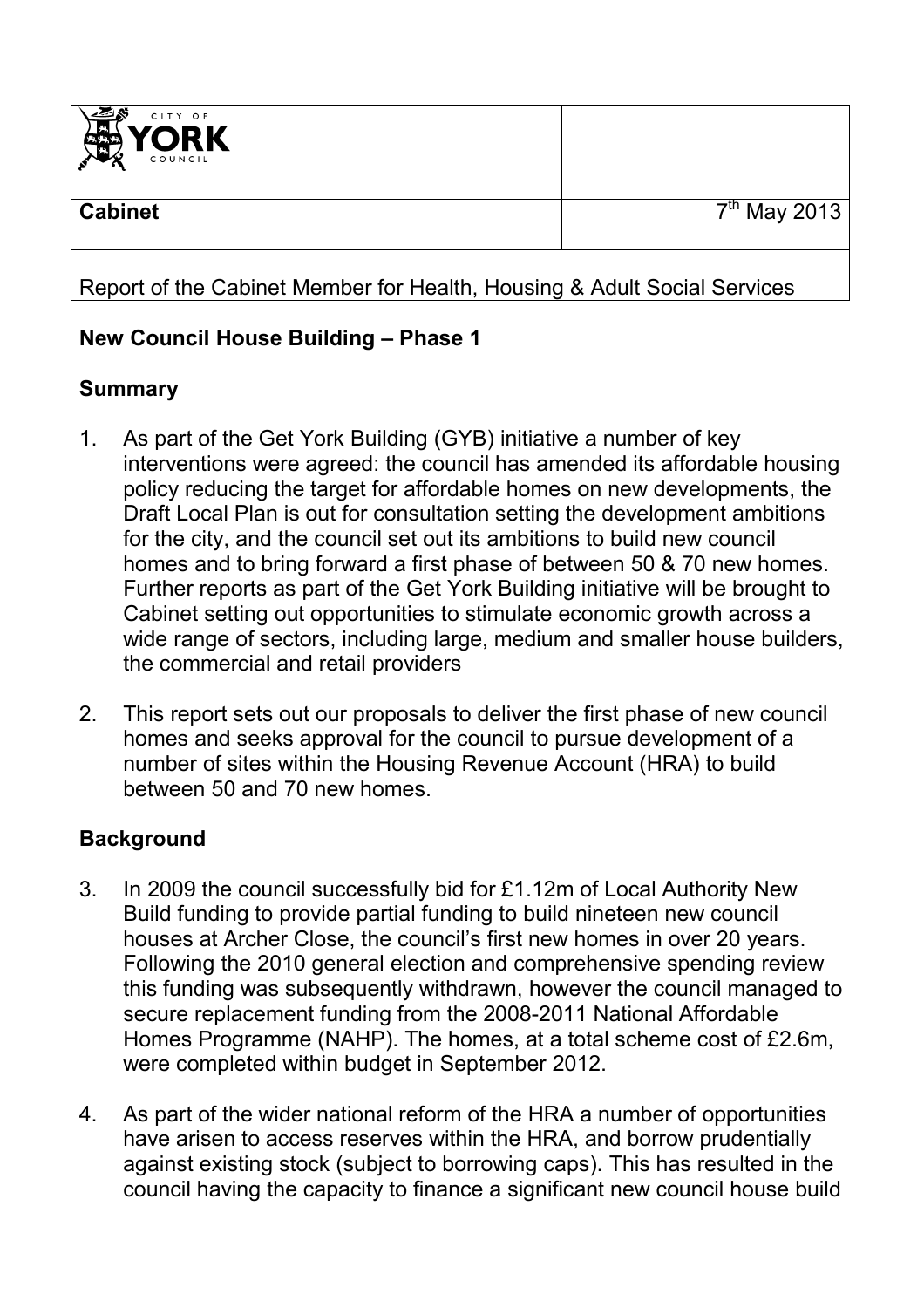programme to help alleviate the huge levels of housing need in the city and add to the existing asset base.

5. In preparation for HRA reform the Housing Development Team have undertaken a review of HRA land assets to form a comprehensive GIS database of sites. This includes analysis of the suitability for development. Through this process an initial 12 potential sites were identified as having no apparently insurmountable planning constraints and potential for development. Early feasibility works have ruled out 6 of these sites as being achievable within the project timescales, with the remaining 6 sites being able to deliver in the region of 50 -  $70<sup>1</sup>$  new council homes.

# **Proposals**

- 6. The aim of the first phase of council housing is to build between 50 and 70 new homes, with work to identify further sites for future phases ongoing. The new homes will be across a range of house types, with consideration given to:
	- Maximising the number of homes on the available land;
	- Local context and surroundings;
	- Priority need as identified in the 2011 Strategic Housing Market Assessment (SHMA $2$ );
	- The impact of welfare reform changes
- 7. Where 2 and 3 bedroom houses are provided the same floor plans will be replicated from Archer Close to achieve economies of scale. At this stage the homes will be built to Homes and Communities Agency (HCA) standards to facilitate the potential to access any available grant funding should this become available.
- 8. All the homes will be for social rent, unless HCA funding is secured which would require the rents to be negotiated under the affordable rent regime. The aim would be to secure these at a level as close to social rents as possible. It is proposed that the homes will be built to a minimum of Code for Sustainable Homes Level 4, through a fabric first approach (achieving sustainability through the built materials rather than technology).

### **Locations**

9. There are 6 sites that have been assessed as suitable for development in the timescales dictated by this phase. The sites are as follows:

<sup>&</sup>lt;sup>1</sup> Subject to design / type / planning / tenure etc.

<sup>2</sup> York & NY SHMA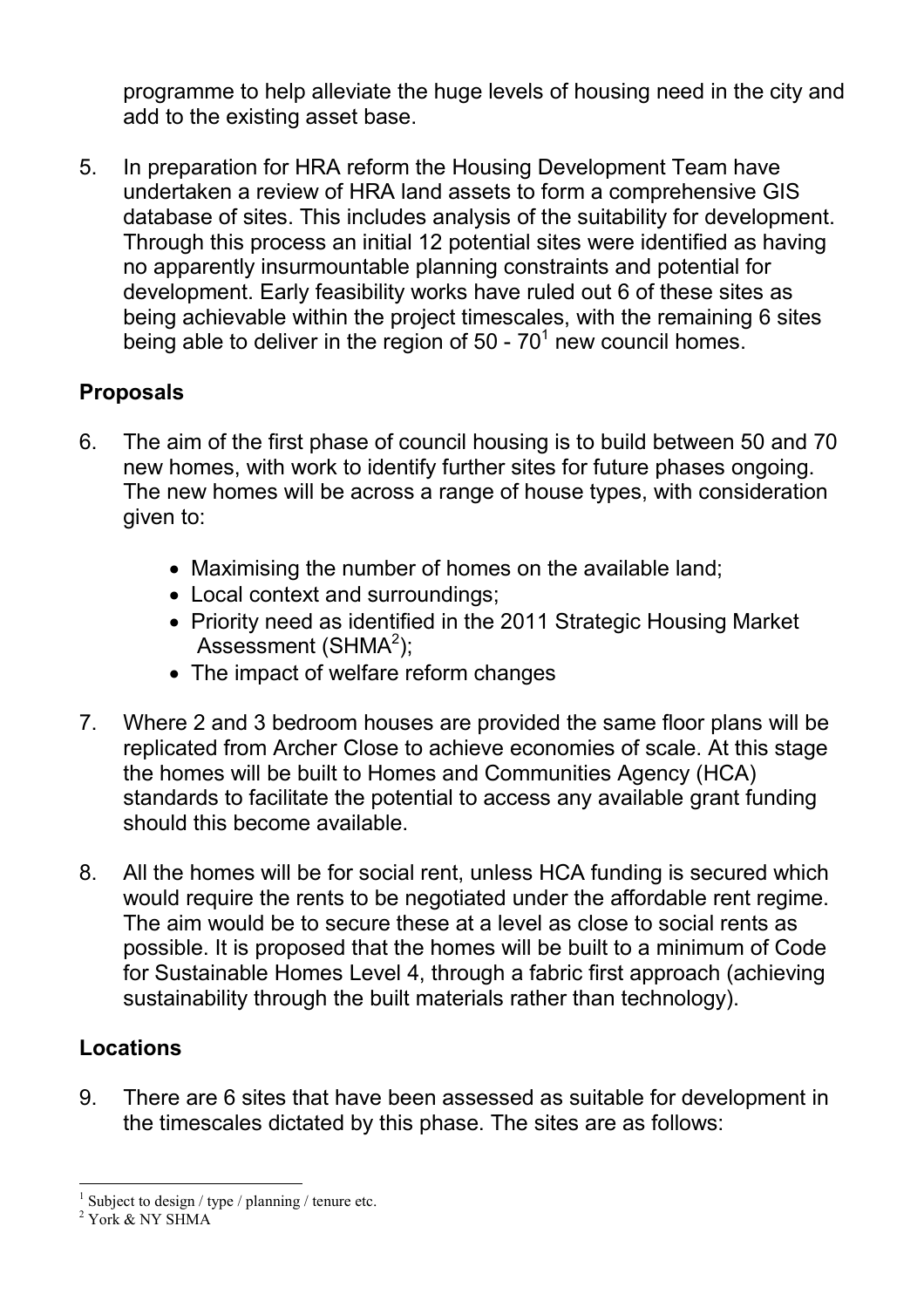| <b>Site</b>                          | Proposed Type / Numbers <sup>3</sup> |  |  |
|--------------------------------------|--------------------------------------|--|--|
| <b>Fenwick Street</b>                | 9 Apartments                         |  |  |
| York Road, Haxby                     | 4 Houses                             |  |  |
| <b>Beckfield Lane</b>                | 27 (Houses & Apartments)             |  |  |
| <b>Chaloners Road (Garage Court)</b> | 11 Apartments (possibly 8)           |  |  |
| Hewley Avenue (Garage Court)         | 6 Apartments                         |  |  |
| Newbury Avenue (Garage Court)        | 9 Apartments                         |  |  |
| <b>TOTAL</b>                         | 66 (may reduce to 63)                |  |  |

10. It is proposed that the Beckfield Lane development would be mixed tenure with 12 of the homes being for open market sale. Market sale housing represents a new venture for the council, requiring marketing strategies, sales teams, after care. However, there are a number of options being considered by officers to deliver this function, including: through the build contractor, outsourcing to a specialist agency, or delivering using in house resources. The inclusion of market sale homes will proportionately reduce the number of new council homes at that site. Current estimates as set out in the table above show that, subject to planning, the council will still be able to deliver over 50 new council homes as the first phase. However, should the need arise; further sites will be brought forward.

### **Delivery programme**

- 11. Beckfield Lane a full planning application will be submitted in May 2013, with a 13 week target determination period. A 3 month tender period to appoint a contractor will be undertaken, followed by a 2 month project inception period prior to start on site late 2013 / early 2014. The anticipated build programme is 50 weeks, with completion in February 2015 at the latest.
- 12. Remaining sites The target timetable for the additional sites is as follows:
	- All sites that are to be progressed submitted for planning by September 2013
	- Planning permission December 2014
	- Any site issues to be resolved by December 2014
	- Contractors appointed by March 2014
	- Start on Site June 2014
	- Completion June 2015
- 13. It should be noted that the above timescales are very challenging and does not assume any unforeseen delays to resolving issues with the sites and/or achieving planning, issues with the procurement process, and any delays

 $\overline{a}$ <sup>3</sup> Subject to design / planning.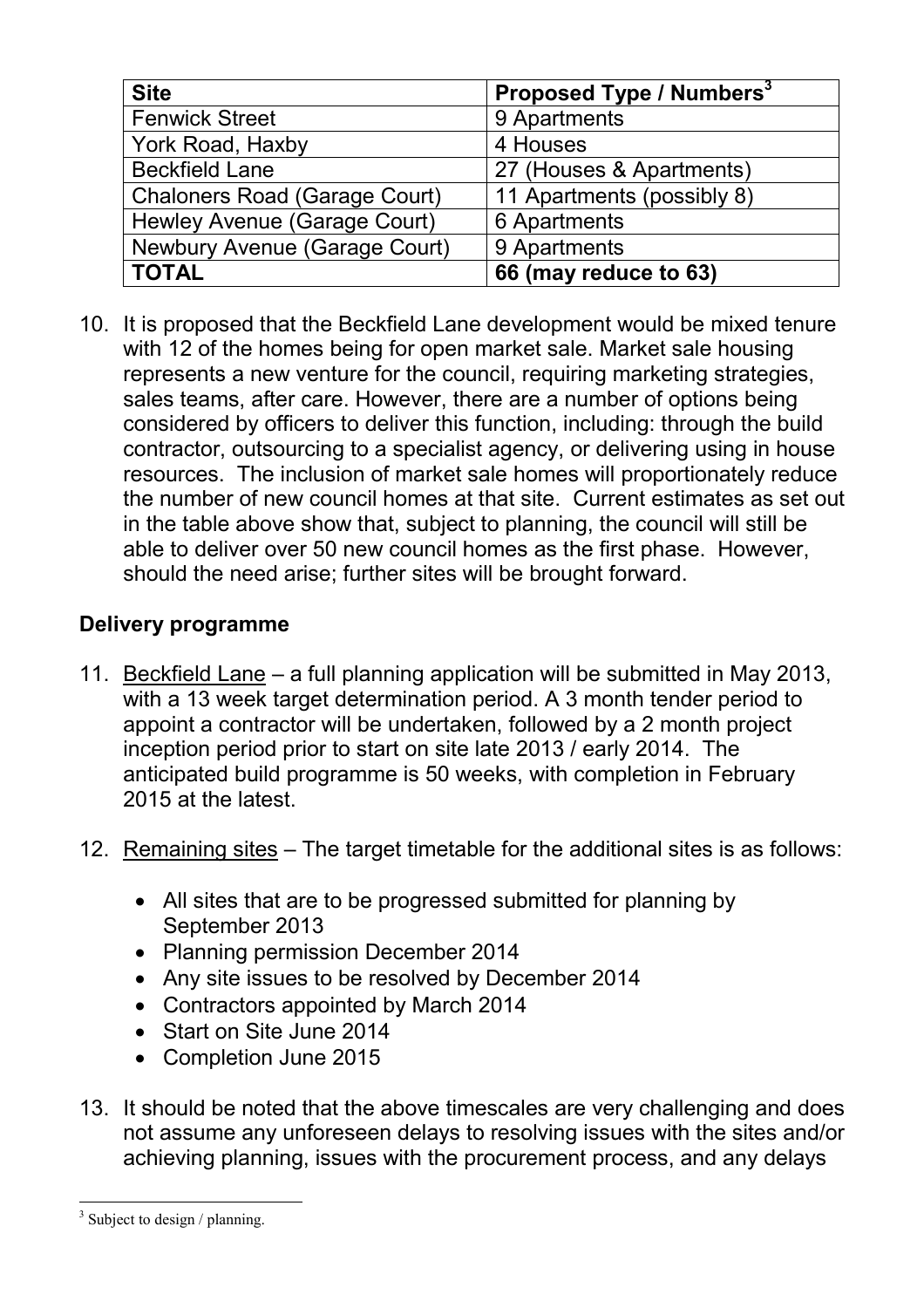to build programme. Some of these issues could be mitigated to an extent by increasing dedicated resources to this project.

# **Funding Route**

- 14. The total scheme cost is in the region of £7m. It is proposed to fund the project from HRA reserves (as set out in the February 2013 Get York Building Report) and commuted sums held in lieu of on site affordable housing. Exact costs will be determined via a competitive tendering process for the building of the new homes. As part of the development of the programme, costs will be allocated out to each development.
- 15. The February GYB report proposed the release of £6m of funding from the HRA reserves which was approved by Council as part of the 2013/14 Capital Programme.
- 16. The council currently hold just over £1million of commuted sums that are ring fenced for spending on the delivery of affordable housing. It is proposed that £1m of this is used to support the costs of delivering the new council homes under this first phase of building. Changes to the approved capital programme to reflect this will be via the councils normal capital programme updates.

#### **Procurement**

- 17. Architect Atkins Architecture (the design team for Archer Close council housing) have been appointed to submit a planning application for the Beckfield Lane site to allow the identified timescales to be met. A tender process is currently being undertaken to appoint an architect to produce full planning applications for the remaining 5 sites, this process should have concluded by the end of June.
- 18. Employers' agent and quantity surveyor A tender process is currently being undertaken to appoint an employer's agent for Beckfield Lane, with a separate tender process to follow for an employer's agent for the remaining 5 sites. A quantity surveyor will be appointed to act on the council's behalf throughout the project once the council's new framework partner is in place in June.
- 19. Contractor The intention is to procure a number of contractors to build the new houses. Consideration was given to packaging all 6 sites under one single contract. However, the size of the contract sum would potentially be contrary to the council's aim of appointing small to medium sized local contractors. The size of the development at Beckfield Lane, and intended inclusion of market sale, may require a larger contractor capable of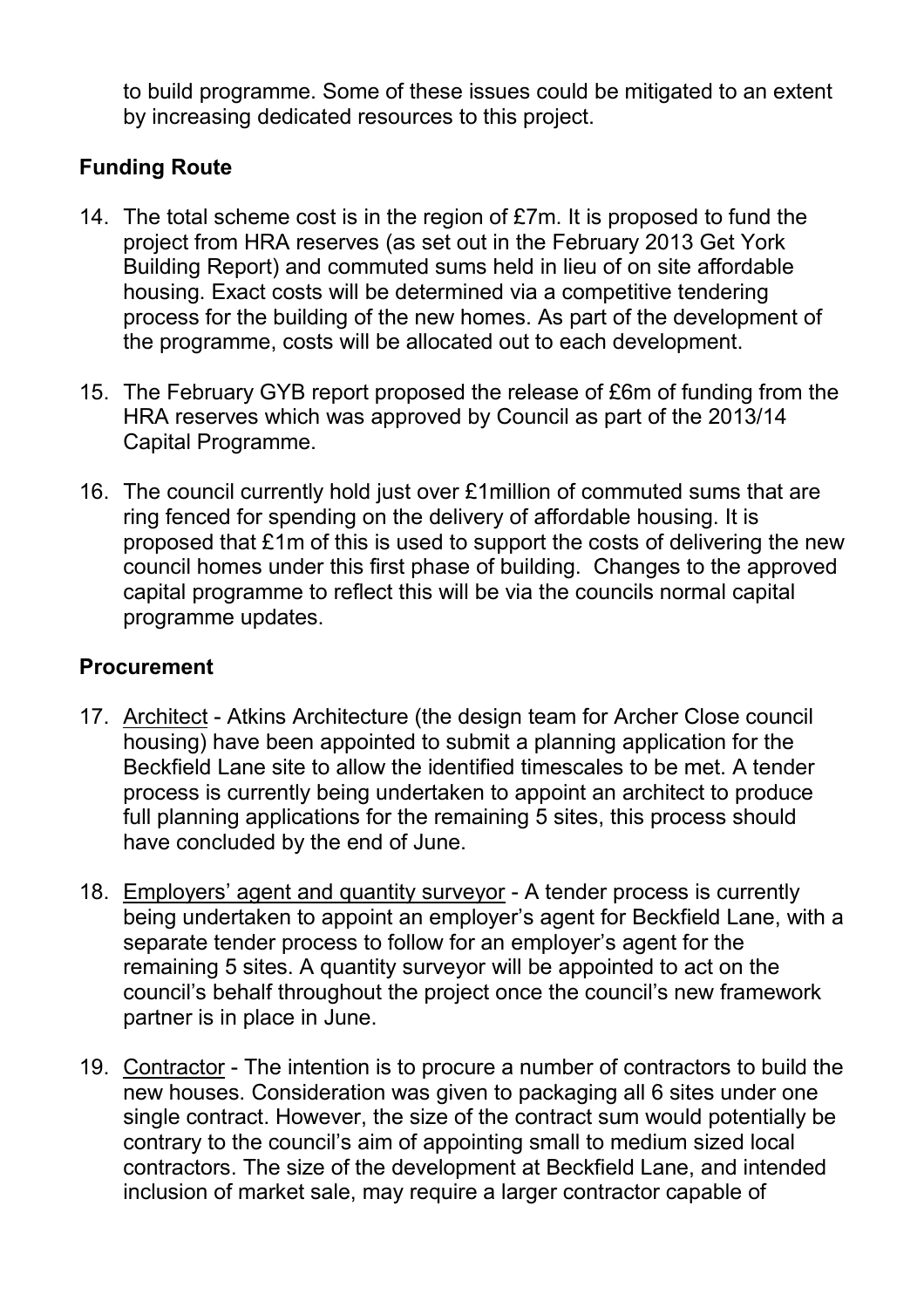performing the marketing and sales function. A procurement strategy will be developed to provide local contractors with the opportunity to tender, with a Pre-Qualifying Questionnaire to ensure that any contractor is capable of delivering the contract.

## **Resources**

20. The delivery of 50 to 70 homes with a contract sum in the region of £7m will require a significant amount of officer time in addition to the Housing Development Team's existing work plan. To deliver a new project of this size and to allow successful delivery additional staff resources are required. It is proposed to appoint a Project Manager on a fixed term basis to oversee this phase of new council homes. The post would be funded as part of the project on costs.

### **Communication/consultation strategy**

21. All relevant ward and cabinet members have been contacted to inform them of the sites being considered and to get their initial views. Members will be kept informed of any proposals and progress. As part of each planning application a public information event will take place advising of the plans and a further public information event prior to start on site to introduce the contractor to the local community. Where garage courts are to be demolished the licensees will be contacted individually to discuss the proposals in detail and inform them of their options.

# **Options**

- 22. There are two options to consider. Should members approve the recommended option (option 2) there are a number of further recommendations to be considered.
- 23. Option 1- To approve the building of 50 to 70 new council homes on the sites identified
- 24. Option 2 To approve the building of 50 to 70 new council homes on the sites identified, with delegated responsibility to the Cabinet Member for Corporate Services to approve any alternative sites following consultation with the Cabinet Member for Health, Housing, and Adult Social Services, should those identified be unable to progress.

# **Analysis**

25. Option 1- To approve the building of 50 to 70 new council homes on the sites identified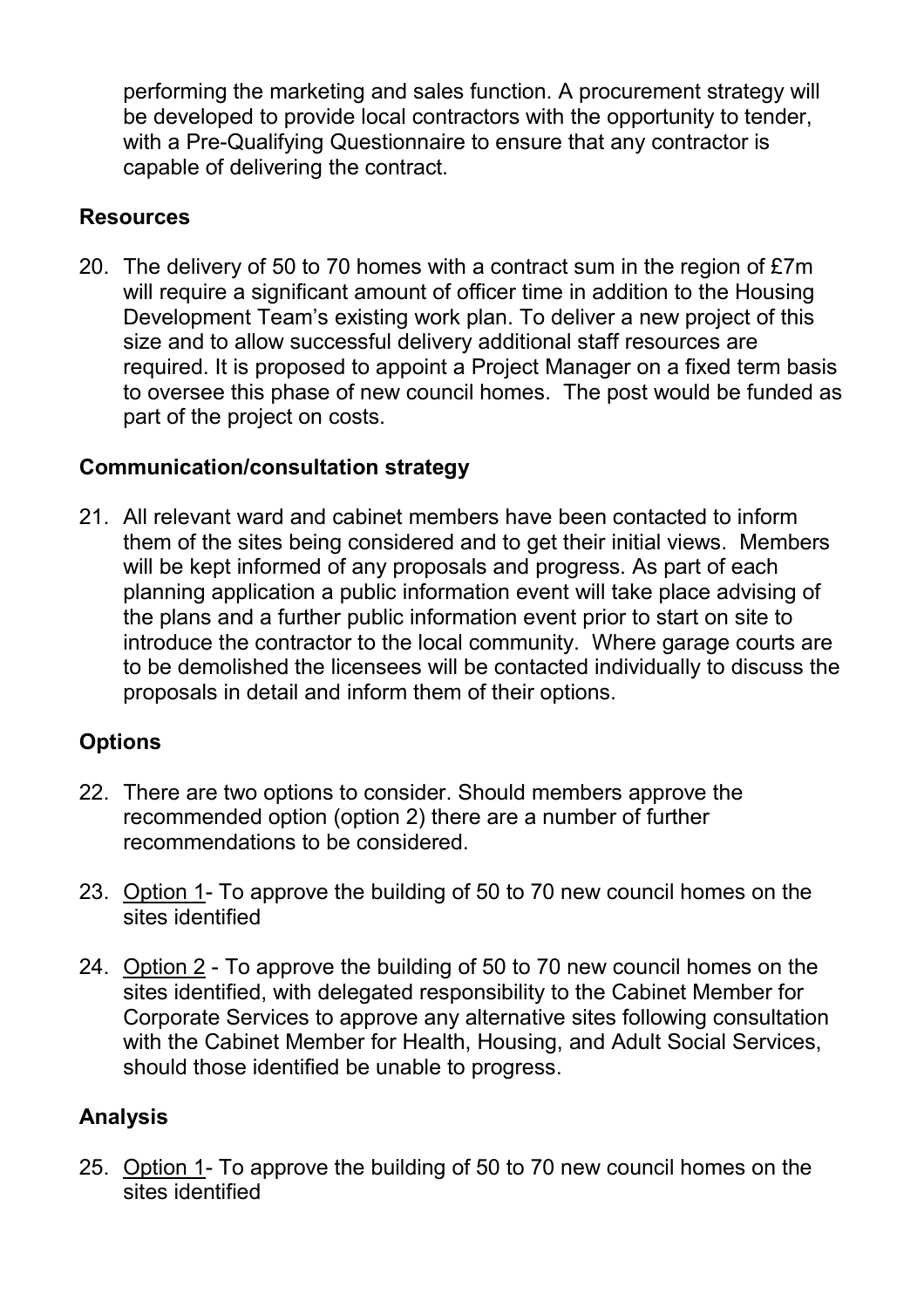- 26. This option corresponds with the recommendations of the Get York Building board. It would allow the council to add a significant number of homes to its existing asset base and help to alleviate the acute housing need in the city. There is an identified need for 790 new affordable homes per annum as set out in the York & North Yorkshire SHMA 2011, and whilst this project will not solve that need it will contribute new high quality homes across a range of house types.
- 27. Option 2 To approve the building of 50 to 70 new council homes on the sites identified, with delegated responsibility to the Cabinet Member for Corporate Services to approve any alternative sites following consultation with the Cabinet Member for Health, Housing, and Adult Social Services, should those identified be unable to progress.
- 28. This option achieves the same aims as option 1, however it also allows the delivery of the identified number of homes if any issues prevent the development of the proposed sites. None of the sites being considered are without complications, and it may be that one or more can not progress. In this scenario officers will need to revisit the strategic review of sites to identify an alternative. This option will allow the decision as to which alternative site to pursue to be made in consultation with the Cabinet Members and ward councillors without the need to revisit Cabinet for approval with associated delays.

### **Council Priorities**

- 29. Any approval to progress with new council housing has a positive impact on four of the five council priorities.
- 30. Create jobs and grow the economy As set out in the previous Get York Building Report (Feb 2013) Investment in the construction industry has a direct positive impact on economic activity, with every £1 spent generating a total of £2.84 in extra economic growth. In pursuing a local contractor procurement strategy the council will be directly investing in the local economy and creating employment in the struggling house building sector. In procuring a contractor additional priority will be given to contractors that are committed to offering and providing apprenticeships.
- 31. Build strong communities New council housing will provide high quality accommodation for those unable to access housing on the open market. The inclusion of market housing at Beckfield Lane would introduce a mix of tenures to create mixed, sustainable communities. Access to high quality housing in places where people want to live at a price they can afford is a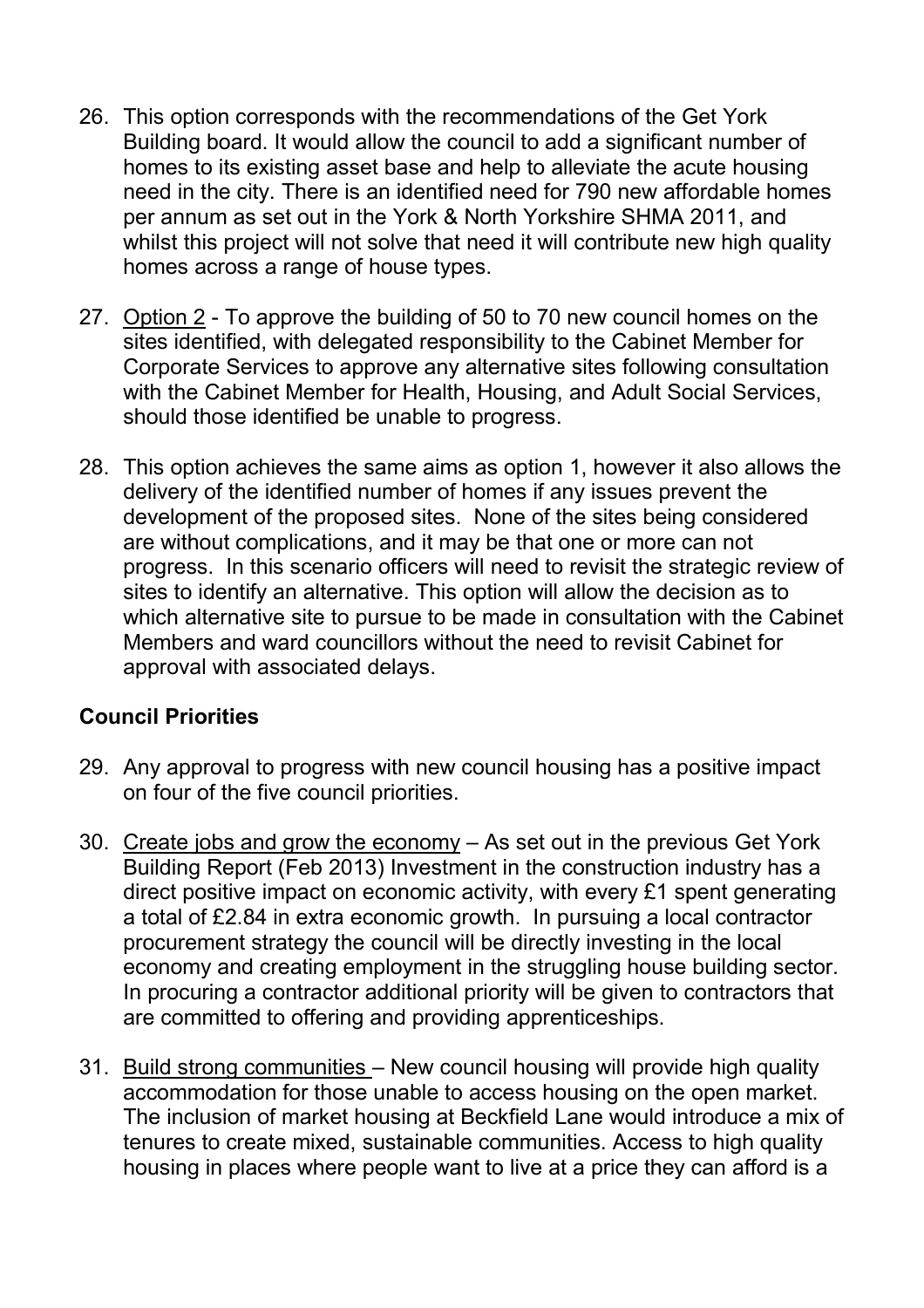key tenet of the Housing Strategy (2011-15), and is crucial to happiness and well-being.

- 32. Protect vulnerable people The new homes will be built to Lifetime Homes standards which are designed to adapt with people's changing care needs, enabling them to remain in their own home and independent for as long as possible.
- 33. Protect the environment The new homes will be built to a minimum of Code for Sustainable Homes Level 4, which exceeds the council's mandatory requirement to meet code 3 and will reduce carbon emissions on the completed homes and throughout the build process.

#### **Implications**

- 34. The following implications have been identified:
	- (a) **Financial** The capital programme for 2013/14 contains approval of £6m for new local authority housing funded from HRA reserves. An increase to £7m can be accommodated by the use of commuted sums, which would be confirmed through the appropriate channels.
	- (b) **Human Resources (HR)** There is a requirement to appoint a dedicated project management resource. The grade has yet to be determined, and will be established through the council's HR procedures. The indication is that it will be either grade 8 or 9, which would result in a cost of up to £41,000 per annum for a period of up to two years. This resource would be funded through the project's funding stream.
	- (c) **Equalities** It is considered that there are no negative equalities implications.
	- (d) **Legal** The Council has the power, under section 9(1) of the Housing Act 1985, to build new houses. If the Authority decide to sell any of the housing, the Secretary of State's consent will be required pursuant to s32. General consents have, however, been granted by the Secretary of State and are contained in the General Consents 2013. This allows disposals of vacant dwellings at market value to persons who will use the property as their principal home.

 If land is to be sold section 123 Local Government Act 1972 requires the Authority to obtain the best consideration reasonably obtainable for any disposal, but disposals at less than best consideration can be made pursuant to the Local Government Act 1972: General Disposal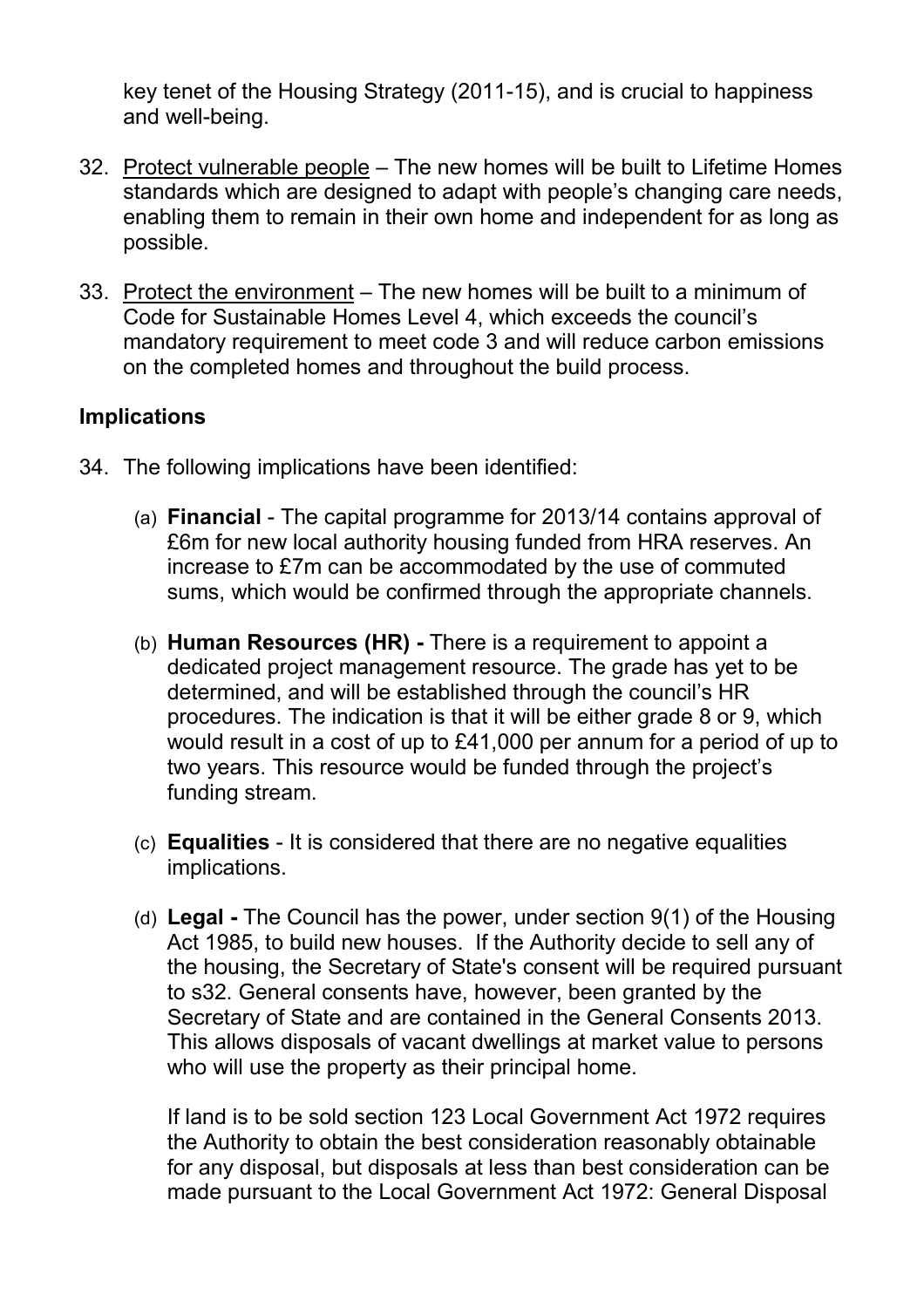Consent (England) 2003, provided the Authority consider that the disposal is likely to contribute to the achievement of the objective of promoting or improving the economic, social, or environmental wellbeing of its area or residents; and the difference between the unrestricted value of the land and the consideration does not exceed £2 million.

European state aid rules must also be complied with in respect of any disposals for less than market value which might impact on trader between Members states.

The appointment of the developer and the various technical consultants will need to be procured and contracts will be prepared by Legal Services.

- (e) **Crime and Disorder** There are no crime and disorder implications.
- (f) **Information Technology (IT)** There are no IT implications.
- (g) **Property** Strategic context In accordance with the objectives of the Council's Asset Management Review currently being implemented, each of these sites has also been looked at in the wider context of other Council land and property assets in the area to identify any opportunities for re-location of services freeing up other sites for disposal, housing or other developments and also maximising any capital receipts and reducing revenue costs.

There is also opportunity to look at sites adjacent to those identified in this process which are not owned by the Council to see if there is any merit in acquiring them, especially if they are under-developed, so that a larger housing development can be achieved.

 Identified sites - In order to progress the proposed developments various issues of a site specific nature need to be resolved to support future planning applications, e.g. title advice and land registry checks, service run information, contamination advice, etc. Officers in Property Services are consulting widely across the Council to provide this information and resolve any issues that may arise and as this work is currently ongoing a supplementary update to this report can be provided by officers on request.

(h) **Other** - There are no other implications.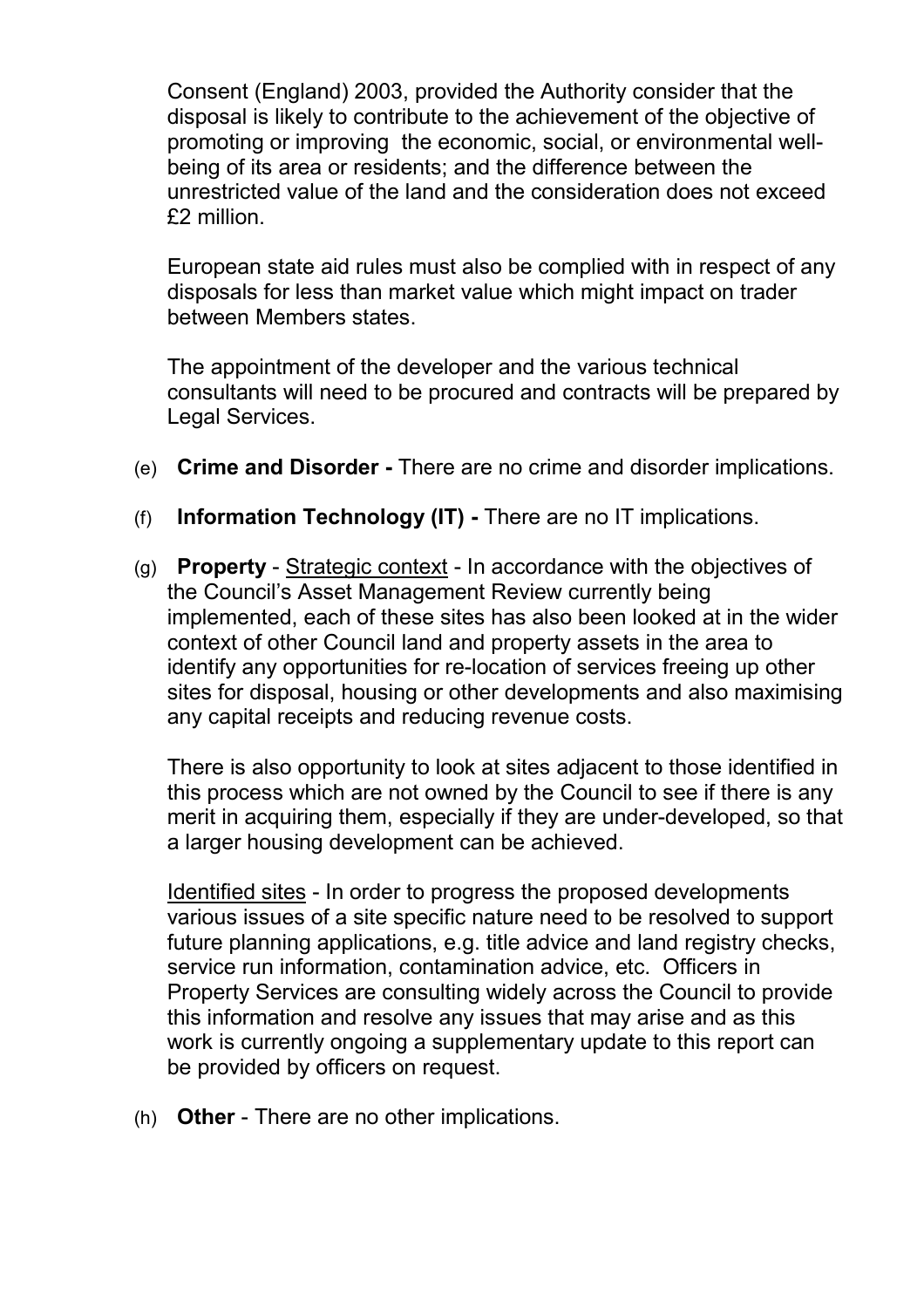#### **Risk Management**

- 35. The project to deliver between 50 and 70 new council homes, across 6 sites, by spring/ summer 2015, carries a number of risks. It will represent a £7million plus project that has a tight delivery timescale through complex delivery mechanisms. The council will need to procure consultants and contractors, resolve issues affecting the development of the sites, achieve full planning permission, and build a significant number of new homes across multiple sites. In addition, the decision to introduce market housing will require the council to become involved in a new business area of marketing and selling new homes. These all pose challenges to project delivery and the consequent impact on the reputation of the council.
- 36. To mitigate these risks the project must be properly resourced. Cross directorate support and commitment will be required to ensure each directorate meet their identified and agreed delivery timescales, and an additional post will be needed within the Housing Development Team to project manage the scheme.

#### **Recommendations**

- 37. Members are asked to approve:
	- (a) Option 2, the building of 50 to 70 new council homes on the sites identified, with delegated responsibility to the Cabinet Member for Corporate Services to approve any alternative sites following consultation with the Cabinet Member for Health, Housing, and Adult Social Services, should those identified be unable to progress.

Reason: To allow the council to add a significant number of homes to its existing asset base and help to alleviate the acute housing need in the city, and ensure that should one of the identified sites not progress an alternative can be pursued without delaying the project.

(b) The inclusion of an element of market housing at Beckfield Lane

Reason: To ensure a mix of tenures to allow a mixed and sustainable community and to provide cross subsidy to help fund the project.

(c) Recommending to Council the use of £1m commuted sums, and thereby increase the approved capital programme (HRA) for new homes from £6m to £7m.

Reason: To allow a total scheme budget of £7m to deliver the project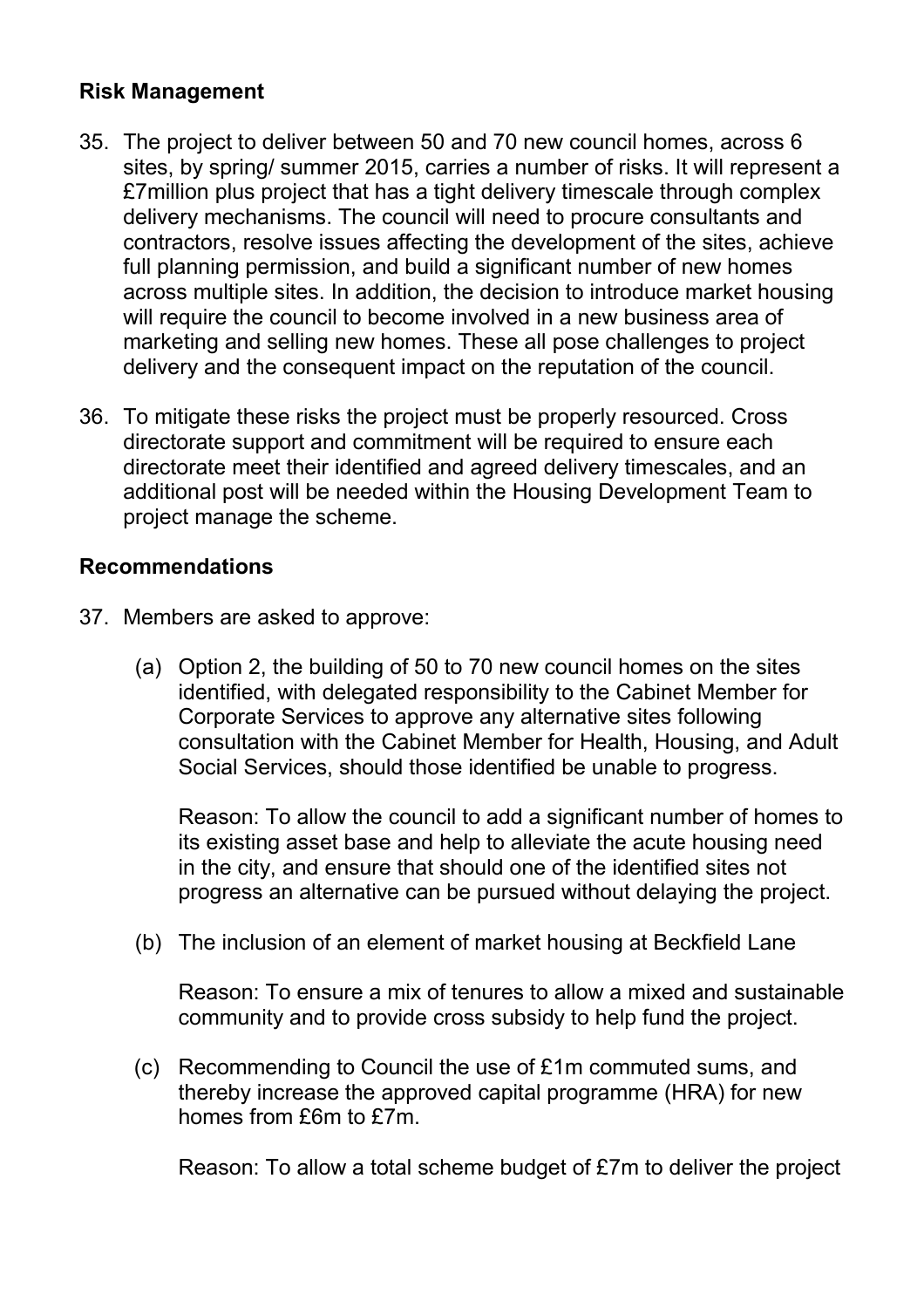(d) The identified procurement routes, with delegated authority to the Cabinet Member to approve any revisions

Reason: To allow officers to progress with the identified procurement processes to achieve the delivery timescale, and to ensure that any revisions to the identified process do not lead to delays related to achieving cabinet approval.

(e) Additional project management resources required to deliver the project

Reason: To allow the successful delivery of the project without impacting on the wider Housing Development Team workplan by ensuring the appropriate level of resources.

#### **Contact Details**

| <b>Author:</b>                                                                                                                                                                                                                                                             |                                                                        | Cabinet Member and Chief Officer<br><b>Responsible for the report:</b>                                                                |                                                                                        |             |     |                 |  |
|----------------------------------------------------------------------------------------------------------------------------------------------------------------------------------------------------------------------------------------------------------------------------|------------------------------------------------------------------------|---------------------------------------------------------------------------------------------------------------------------------------|----------------------------------------------------------------------------------------|-------------|-----|-----------------|--|
| <b>Andy Kerr</b><br><b>Housing Development Manager</b><br><b>Housing Services</b><br>Tel: 01904 554 153                                                                                                                                                                    |                                                                        | <b>CIIr Tracey Simpson-Laing,</b><br>Cabinet Member for Health, Housing &<br><b>Adult Social Services</b>                             |                                                                                        |             |     |                 |  |
| Paul Landais-Stamp<br><b>Housing Strategy Manager</b><br><b>Housing Services</b>                                                                                                                                                                                           |                                                                        | <b>Steve Waddington</b><br><b>Director</b><br>Housing<br>Assistant<br>&<br>$\frac{1}{2}$ and $\frac{1}{2}$<br><b>Community Safety</b> |                                                                                        |             |     |                 |  |
| Tel: 01904 554 098                                                                                                                                                                                                                                                         |                                                                        | <b>Report</b><br><b>Approved</b>                                                                                                      | $\sqrt{}$                                                                              | <b>Date</b> |     | 23rd April 2013 |  |
| <b>Specialist Implications Officer(s)</b> List information for all                                                                                                                                                                                                         |                                                                        |                                                                                                                                       |                                                                                        |             |     |                 |  |
| <b>Financial</b><br><b>Patrick Looker</b><br><b>Finance Manager</b><br>01904 551 633                                                                                                                                                                                       | Legal<br><b>Glen McCusker</b><br>Deputy Head of Legal<br>01904 551 048 |                                                                                                                                       | <b>Property</b><br><b>Philip Callow</b><br>Head of Asset and Property<br>01904 553 360 |             |     |                 |  |
| <b>Wards Affected:</b> List wards or tick box to indicate all<br><b>Acomb</b><br><b>Dringhouses and Woodthorpe</b><br><b>Haxby and Wiggington</b><br><b>Hull Road</b><br><b>Micklegate</b><br>Westfield<br>For further information please contact the author of the report |                                                                        |                                                                                                                                       |                                                                                        |             | All |                 |  |